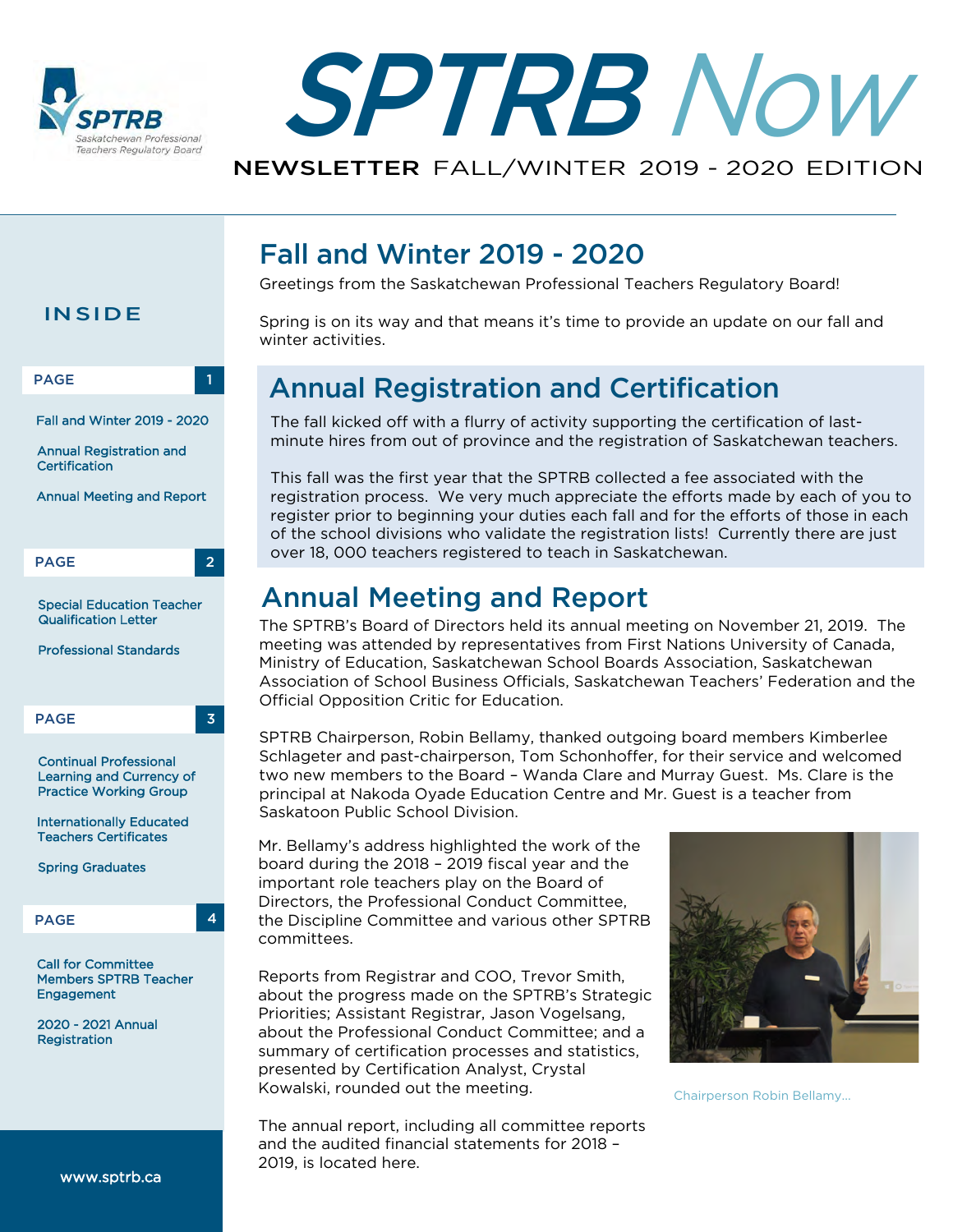#### Annual Meeting and Report Continued

New Board members Wanda Clare (left and Murray Guest (right).





# Special Education Teacher Qualification Letter

In January 2020, the SPTRB assumed responsibility from the Ministry of Education for issuing and phasing out the Special Education Teacher Qualification Letter. The Special Education Teacher Qualification Letter will cease to be issued on December 1, 2020.

After December 1, 2020 teachers who are presently working towards completing the requirements for the letter will not be issued a Special Education Teacher Qualification Letter but will be able to demonstrate completion of special education coursework to employers by way of postsecondary transcripts.

Going forward, pre-service teachers who complete a special education minor will have that indicated on their university transcripts. In-service teachers will be able to complete a "micro credential" comprised of 15 credit units of prescribed special education coursework. The Special Education Micro Credential is the first five courses of the ten-course (30 credit unit) certificate programs offered by the University of Regina and the University of Saskatchewan. The certificate programs qualify for a Certificate Program Additional Qualification Certificate and promotion from salary class four to class five.

Further information about the Special Education Teacher Qualification Letter can be found here.

It is anticipated that the universities will develop additional 15-credit micro credentials in other areas of provincial need that will be able to be paired with one-another to meet the requirements for a 30 credit Integrated Program Additional Qualification Certificate and promotion from salary class four to class five.

Note: An Additional Qualification Certificate may cause a teacher in class five to qualify for class six. Promotion from class five to six is not guaranteed upon the granting of an AQC because of the conditions set out in the Teacher Salary Classification Regulations.

Further information about Additional Qualification Certificates can be found here.

### Professional Standards

The SPTRB is responsible for administering the standards for certification, conduct and competence of teachers in Saskatchewan for the purpose of serving and protecting the public. In order to carry out this responsibility the SPTRB utilizes a complaint management process. The prevalence of complaints about teachers is very low. This is a testament to the quality of character among those who teach in our province.

 It is important to not only safeguard the public but also the reputation of the teaching profession so that the high level of trust in the profession already held by the public is maintained. For that reason, the SPTRB's complaint management process is fair, through and transparent. Further information about the professional standards and the complaint management process can be found here.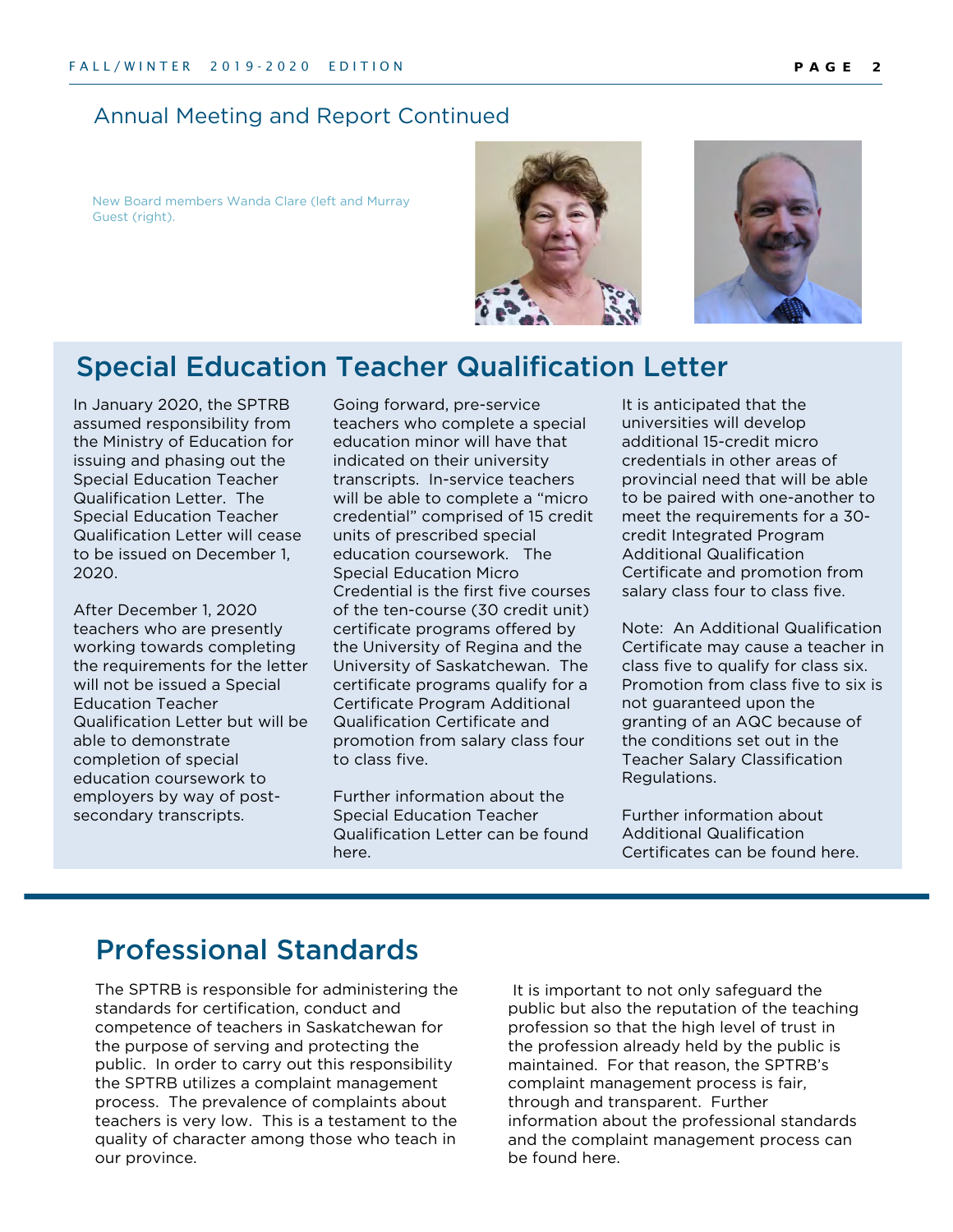# Continual Professional Learning and Currency of Practice Working Group

This past year, the SPTRB's Teacher Education and Certification Committee (TECC) established a working group for the purpose of researching the current state and best practices of continual professional learning and currency of practice for Registered Teachers and other professions in Saskatchewan, Canada and abroad. The efforts of the working group will culminate in recommendations to the Teacher Education and Certification Committee and ultimately the Board of Directors concerning these important aspects of professional practice.

The working group's steering committee has appointed Registered Teachers: Mike Chase, Jody Dahlen,

Azalea Parisien and Suzanne Vance to the working group. The steering committee wishes to thank all who took the time to apply for participation in this project.

The Centre for Education Research, Collaboration, & Development (CERCD) from the Faculty of Education, University of Regina has been engaged to provide research and writing support for this project. The working group met with the CERCD on February 27, 2020 to review the project plan. The research for this project will be conducted throughout the remainder of 2020 with a report on the findings expected early in 2021.

### Internationally Educated Teachers Certificates

The Universities of Regina and Saskatchewan have both developed a post-secondary certificate program for the purpose of assisting Internationally Educated Teachers (IETs) in meeting the requirements for teacher certification in Saskatchewan.

The IET certificates include both coursework and field placements that will help newcomer teachers to become orientated to Saskatchewan's education system. The field placement is respectful of the experience that IETs bring with them and is based on a peer to peer relationship rather than the mentor/mentee relationship that exists in the internship. The field placement provides IET's with the opportunities to gain experience teaching in Saskatchewan and to develop a professional network.

# Spring Graduates

The winter term is now well underway and that means the SPTRB's busiest time of year is just around the corner. Spring graduates should begin their teacher certificate application at their earliest convenience and are encouraged to submit all required documents before the end of April. Teacher candidates who have complete application packages will be issued their teaching certificate immediately upon receipt of notice from the university that they have qualified for convocation.

SPTRB Staff members Brenda Holowatuk and Janice Krietemeyer at the U of R Education Career Expo 2020